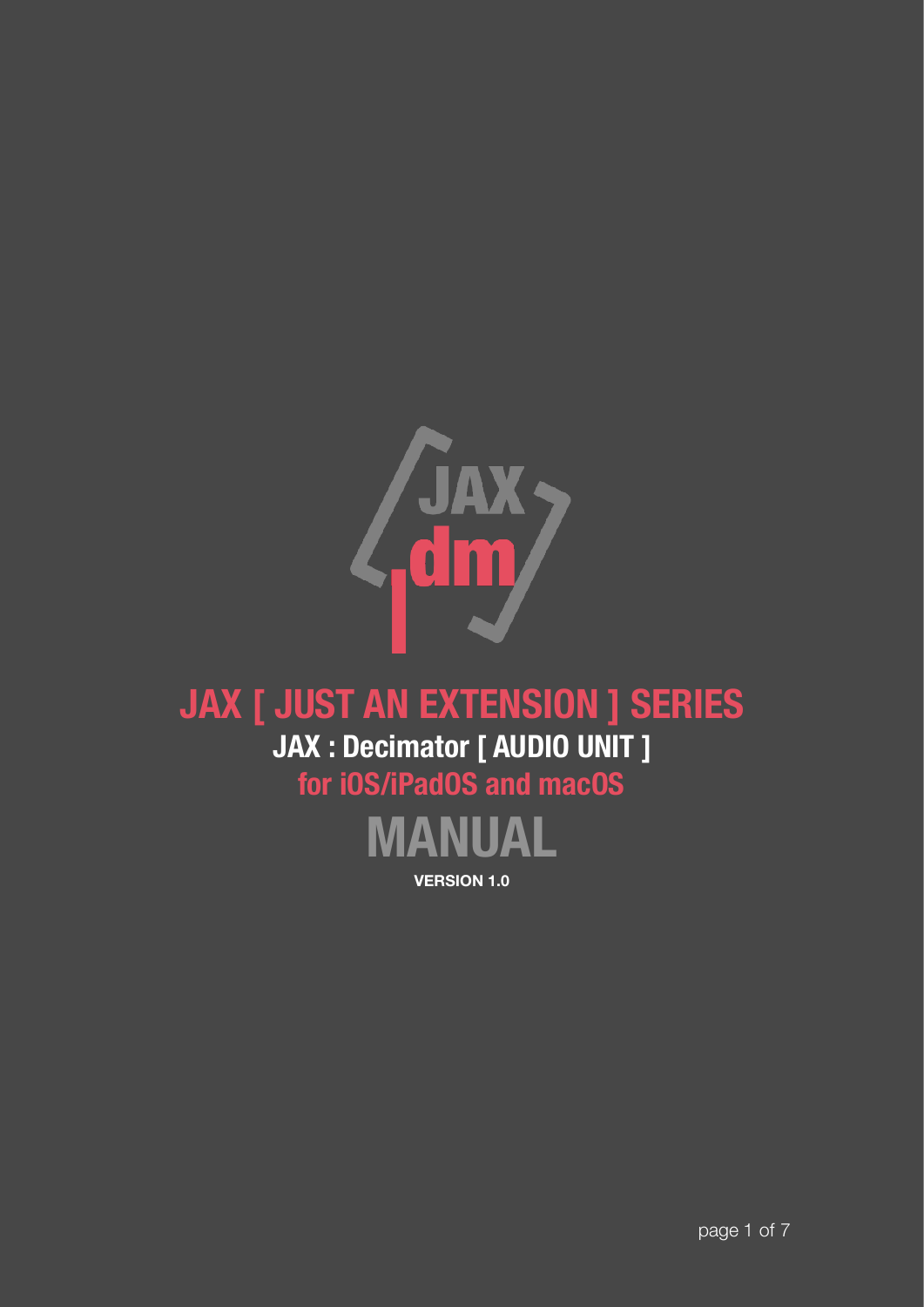

JAX Decimator continues with our [ Just An Extension ] series and delivers a special distortion Audio Unit (AUv3), which is expert in degrading digital audio material, controllable in realtime (also via MIDI controllers).

The Audio unit is truly "universal", because it runs on iPhones and iPads of all generations with the latest OS versions. It is also separately available on the macOS (as an AUv3). You can load it into Apples famous Audio Unit hosts like GarageBand, MainsStage and Logic Pro X on the Mac.

Currently macOS apps are strictly separate developments and so distributed separately. At the time of writing this, there is no mechanism of distributing packages that include units for both systems at ones. So the macOS and iOS versions must be downloaded and purchased separately from the different App Stores.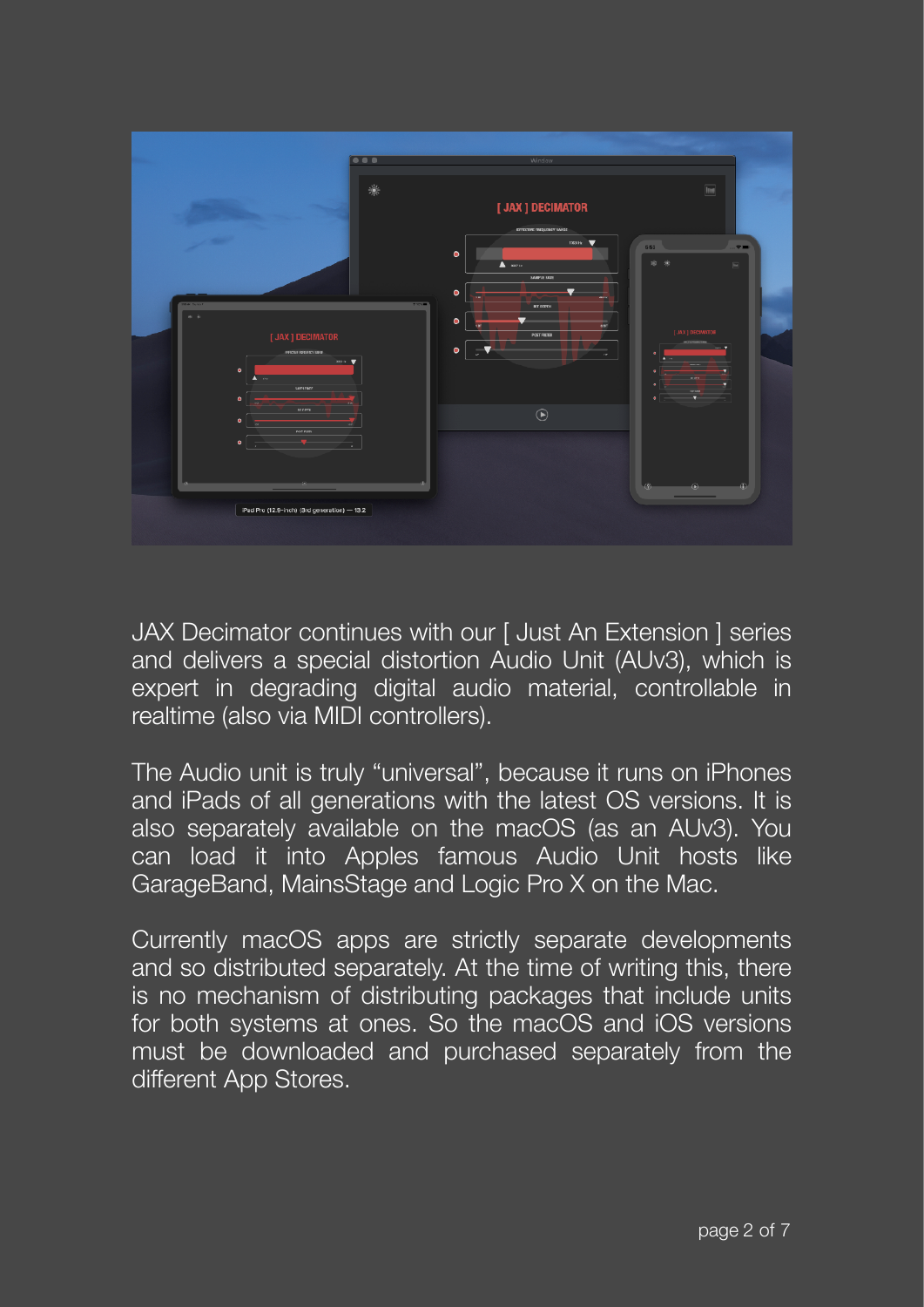All the Audio Unit plugins in the JAX series are designed to be simplistic in usage but possibly complex in their internal audio processing algorithms. These plugins were initially exclusively developed for Apples touch screen devices and usage with favourite audio hosts. Audio Units are Apples preferred method of providing shared audio components for system wide usage. Unlike with old IAA (Inter-App-Audio), multiple instances can be loaded and process audio streams concurrently.

IAA on iOS is marked deprecated by Apple and we do no longer support this ancient technology.

#### The Host App

Audio Units are so-called App Extensions that require a distribution app as an envelope. Ones the app is installed, the plugins are registered by the system and can be used for loading into all supporting audio hosts.

Our apps are also minimal Audio Unit hosts, that can load and connect the embedded extensions directly to the audio system. There is also an inbuilt player, which plays randomly some sounds for testing the units out of the box without requiring an external host application.

The manuals, in-app-purchases and possibly other resources are available inside these distribution apps.

#### The Concept

Reducing resolution of audio surprisingly generates paradox sonic results due to the fact that a wide range of new overtones is produced this way. Low fidelity audio of that sort therefore is always a production secret of many professional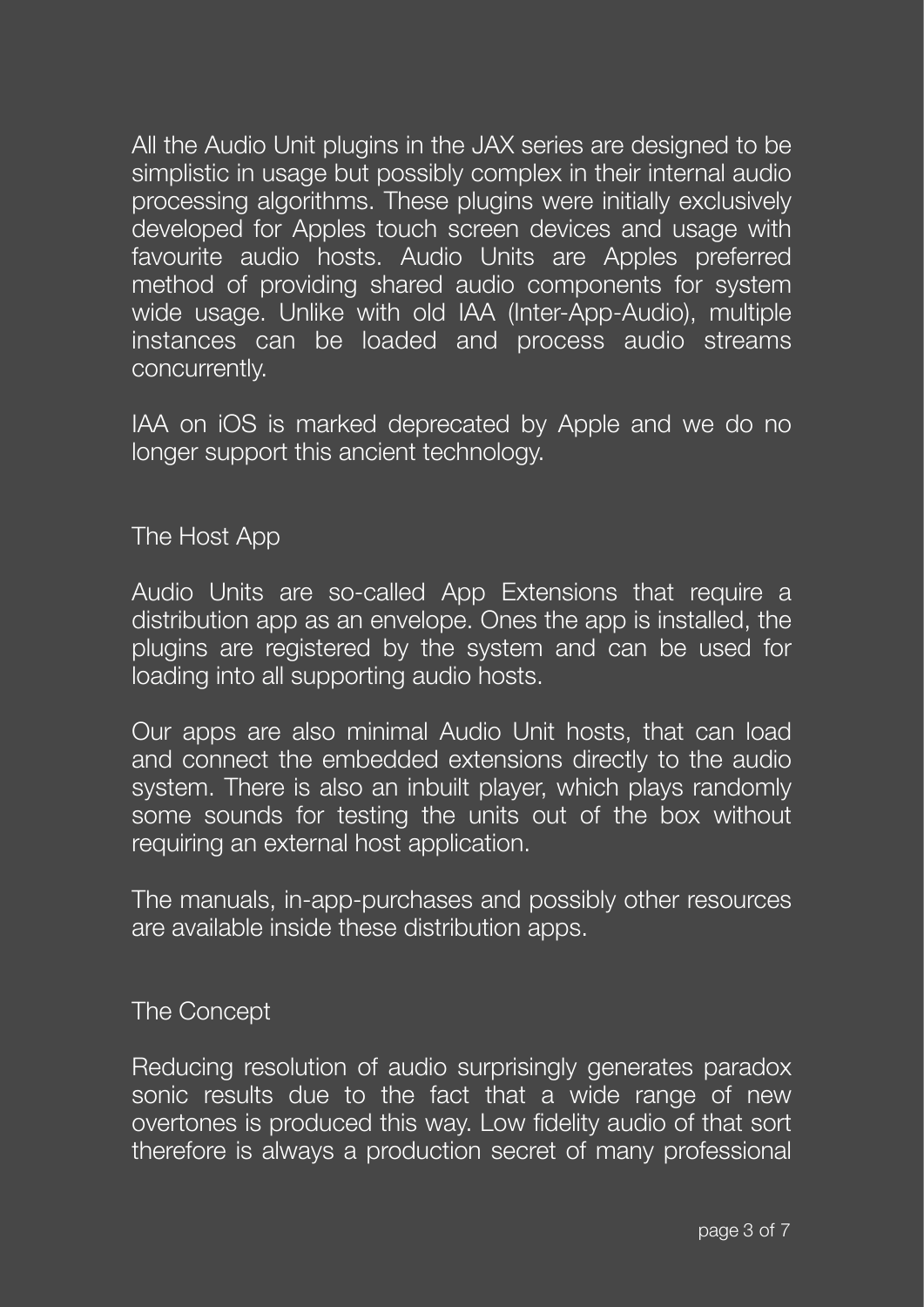musicians and also mostly the only reason for the legendary characteristics of some ancient music production equipment.

With JAX Decimator you can artificially and controlled degrade your audio streams with mainly 2 fundamentally different reducing mechanisms.

### The Rate Reducer

At first, there is a frequency rate reducer that can be adjusted step-less to something between the current (full) sampling rate of the audio process, usually 44,1 or 48 kHz and 4 Hz (which results in low frequency pulses). A value between reduces the sound quality gradually and adds typical characteristic noisy artefacts (audible as a kind of static ringing of certain frequency) to the sound. Sample rate reducing in realtime effectively works similar like a sample&hold effect, thus degrading the time continuity between following audio samples.

#### The Bit Reducer

Second, there is the bit depth reducer, that quantises the digital audio values (loudness value) of each sample to a certain number of virtual fractional bits between 16 and 1 bit. 16 bits have a large amount of possible different continuous values. The higher the bit depth, the higher the loudness resolution is. One bit finally is just either signal on or off and the lowest possible value range. So the rawest form of a bit reduction is just a screaming square wave of certain frequency, which means only 2 possible loudness values are remaining for the signal. The bit reducer is continuously adiustable, resulting in variable noisy distortion like effects, similar to raw white noise addition with certain frequency and loudness.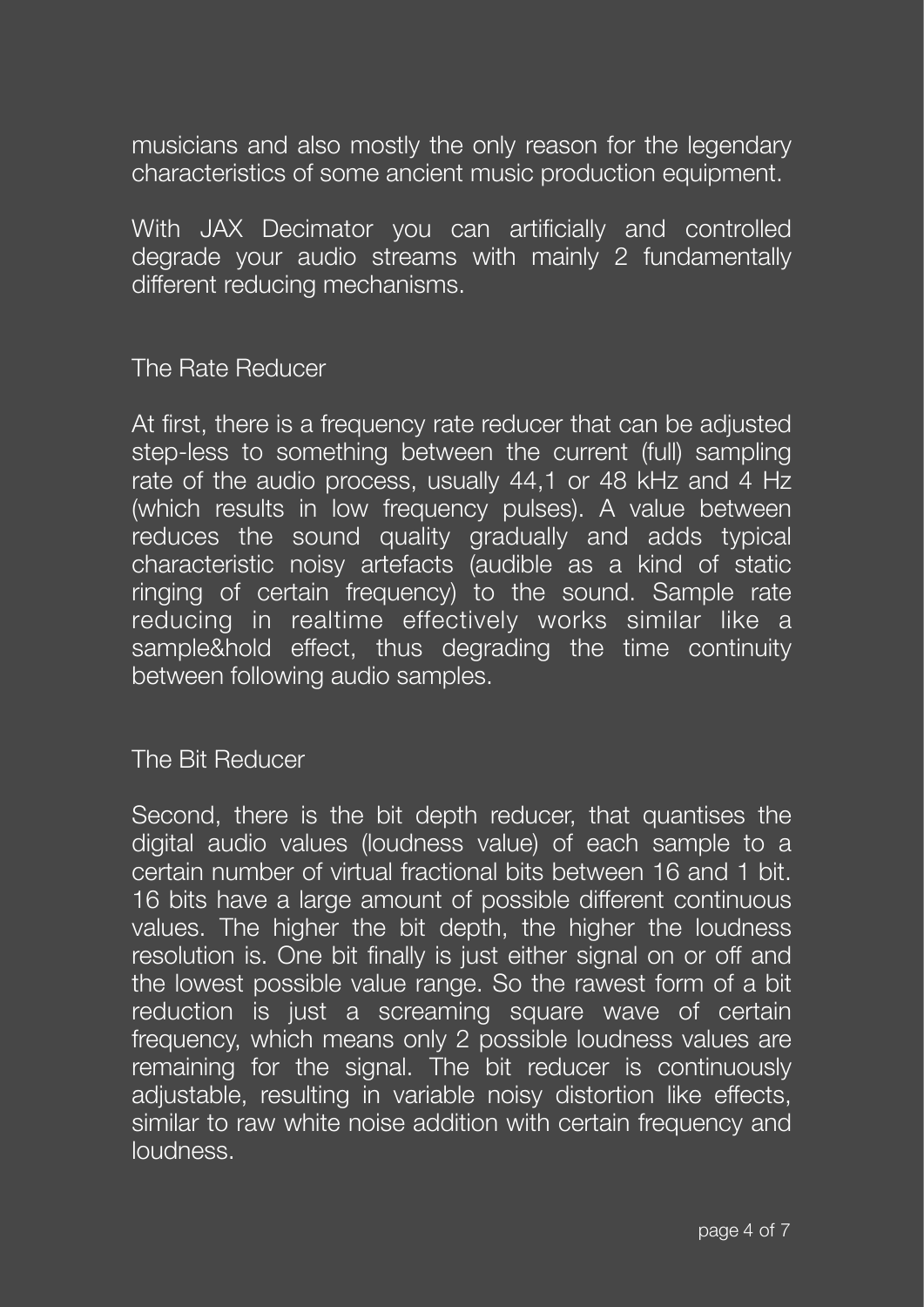The step-less nature of the controllable parameters in JAX Decimator enable to create a countless number of possible combinations for dynamic sound degradation, noise effects, ringing and other interesting coloured sound effects, dependent on the characteristics of the input signal if applied (mainly) to selective audio tracks. It effectively can produce new strong overtones, initially not available in the source material and so effectively add fidelity and interesting sound effects to tracks if used creatively. The various filters add to this and can smoothen or emphasise certain sonic aspects.

## The Pre Filter

The pre filter allows to select and emphasise a certain frequency range to be processed by the signal decimators. All the other frequency parts are suppressed. This way it is possible to degrade only a certain frequency spectrum of a sound and keep the rest untouched, if for instance a send effect bus is used. Send effect busses are commonly used to provide dry-wet results with any effect processor. Many host apps will provide this.

This Pre Filter can drastically improve the presence of the sound due to the fact that is effectively emphasises the selected frequency range. dull sounds can get more excited and missing bass can be adjusted with some simple tweaks.

#### The Post Filter

Additionally we did spend a special bidirectional cutoff filter unit for smoothing and refining the results of the digital decimation effects afterwards. This filter continuously fades between a slightly resonant low pass and high pass, whereby the middle adjustment will pass thru the degraded signal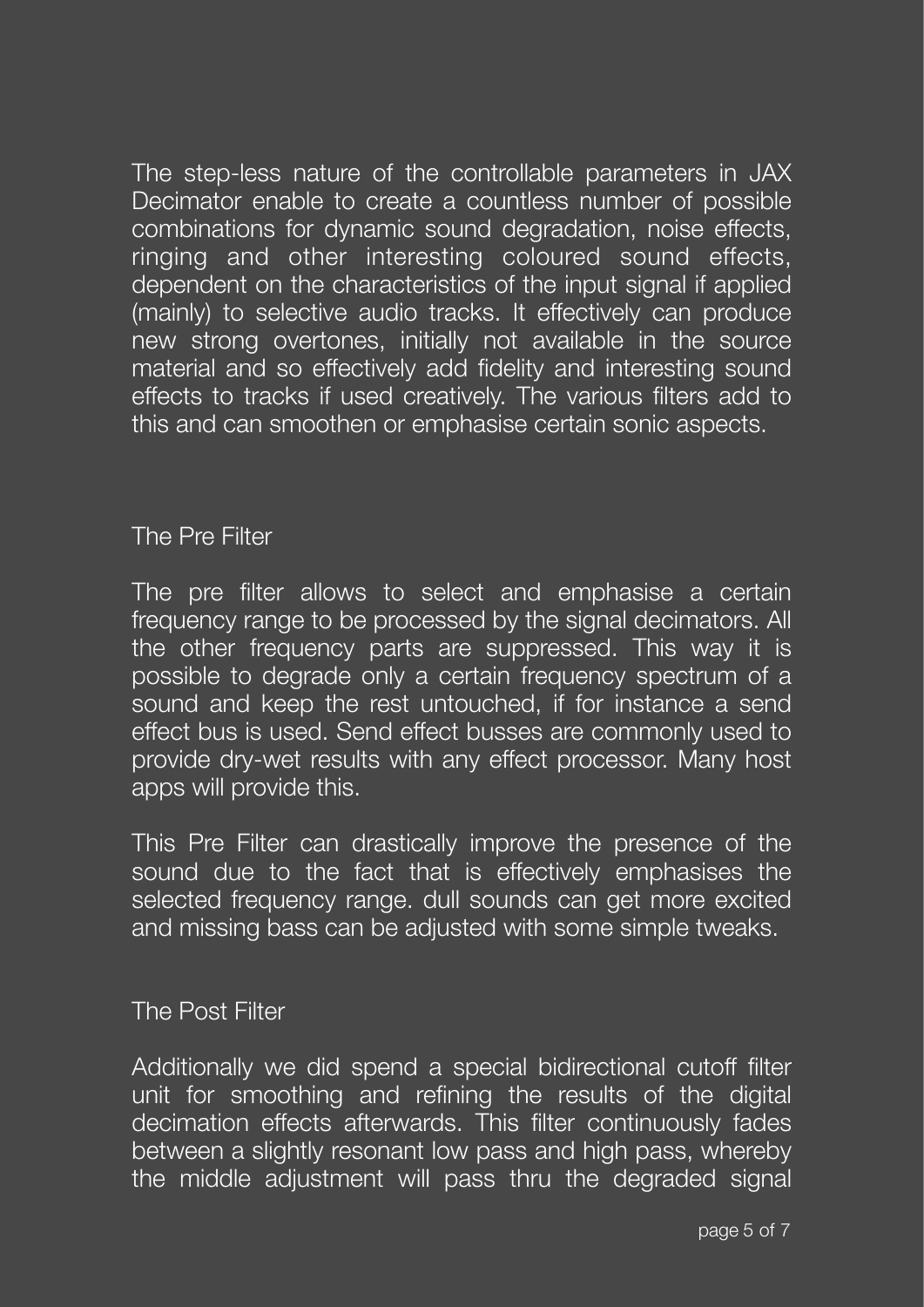without further changes. Always only the effective frequency range adjusted by the pre filter is affected by the post filter. All the filters are adopted from our JAF series.

As in all our JAF and JAX plugins, there are no special modulators or parameter sequencers implemented, as the focus clearly is on freely adjustable automation via MIDI or via exposed Audio Unit parameters. Controlled realtime automation of the parameters is essential for a living sound. Static modulations do often not fit the dynamic requirements of a sound very well.